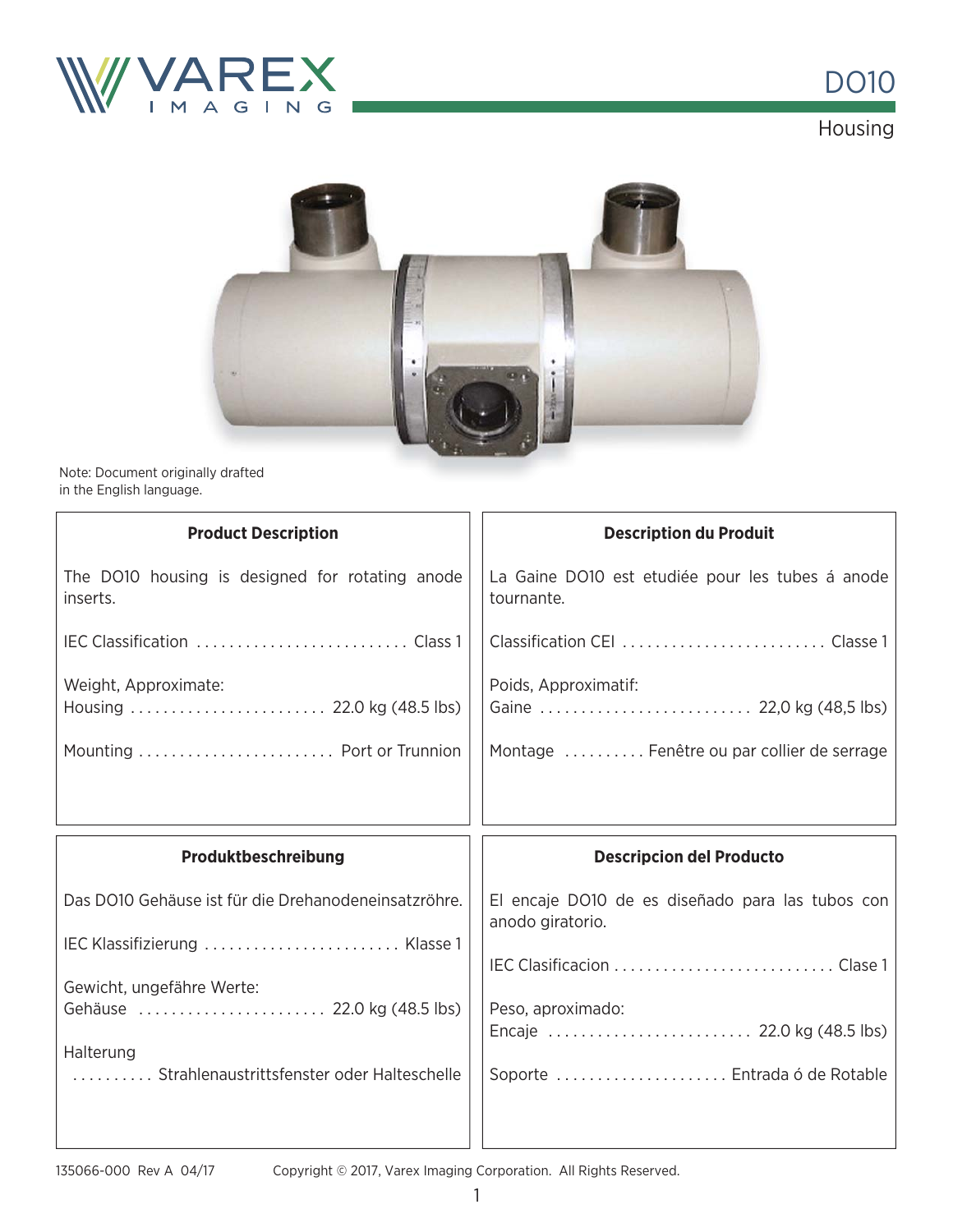

| <b>Product Description</b>                                | <b>Description du Produit</b>                                 |
|-----------------------------------------------------------|---------------------------------------------------------------|
| Maximum Potential Difference:                             | Difference de potentiel maximum:                              |
|                                                           |                                                               |
|                                                           |                                                               |
| Housing Heat Storage Capacity 1,200 kJ (1,600 kHU)        | Capacité thermique de la gaine  1.200 kJ (1.600 kUC)          |
| Housing Continuous Heat Dissipation                       | Dissipation thermique continue de la gaine                    |
|                                                           |                                                               |
| X-Ray Tube Assembly (includes insert and housing)         | Ensemble Radiogène (inclure tube et gaine)                    |
| Permanent Filtration  0.7mm AI @ 75 kV IEC 60522          | Filtre non amovible  0,7mm AI @ 75 kV CEI 60522               |
| Leakage Technique Factors  150 kV, 4.0 mA                 | Technique de mesure du courant de fuite  150 kV, 4,0 mA       |
| Thermal Switch  Normally Closed                           | Interrupteur thermique  Normalent fermé                       |
| Rating - 7 A @ 240 VAC                                    | évalutation - 7 A $@$ 240 Vca                                 |
| Ambient Air Temperature Limits for Operation  5°C to 40°C | Température Ambiante Pendant L'Usage  5°C à 40°C              |
| Temperature Limits for Storage and Transportation         | Limites de Température Pour le Transport de Pour L'Emmasinage |
|                                                           |                                                               |
|                                                           |                                                               |
| Atmospheric Pressure Range  70 kPa to 106 kPa             |                                                               |

| Produktbeschreibung                                                                                                                                                                                                                                                               | <b>Descripcion del Producto</b>                                                                                                                                                                                                                                             |
|-----------------------------------------------------------------------------------------------------------------------------------------------------------------------------------------------------------------------------------------------------------------------------------|-----------------------------------------------------------------------------------------------------------------------------------------------------------------------------------------------------------------------------------------------------------------------------|
| Maximale Potentialdifferenz:<br>Wärmespeicherkapazitat des Gehäuses  1,200 kJ (1,600 kHU)<br>Maximale Wärmeverteilung  300 Watts (405 HU/sec)<br>Röntgenstrahlers (einschließen Röhre und Gehause)<br>Eigenfilterwert des Röntgenstrahlers<br>Lecktechnikfaktoren  150 kV, 4.0 mA | Voltaje de diferencia maxima:<br>Capacidad del almacenaje termal de encaje<br>Difusion del calor continuo del encaje<br>Ensamblaje de Tubo de Rayos X (incluye tubo y encaje)<br>Filtración Permanente  0.7mm AI @ 75 kV IEC 60522<br>Escape tecnico factor  150 kV, 4.0 mA |
| Leistung - 7 A @ 240 VAC<br>Umgebungstemperaturgrenzen für den Betrieb  5°C zu 40°C<br>Temperaturgrenzen für Aufbewahrung und Transport                                                                                                                                           | Interruptor Termal  Normalmente Cerrado<br>clasificación - 7 A @240 VAC<br>Temperatura Limitada de Operación  5°C a 40°C<br>Temperatura Limitada de Almacen y Transporte                                                                                                    |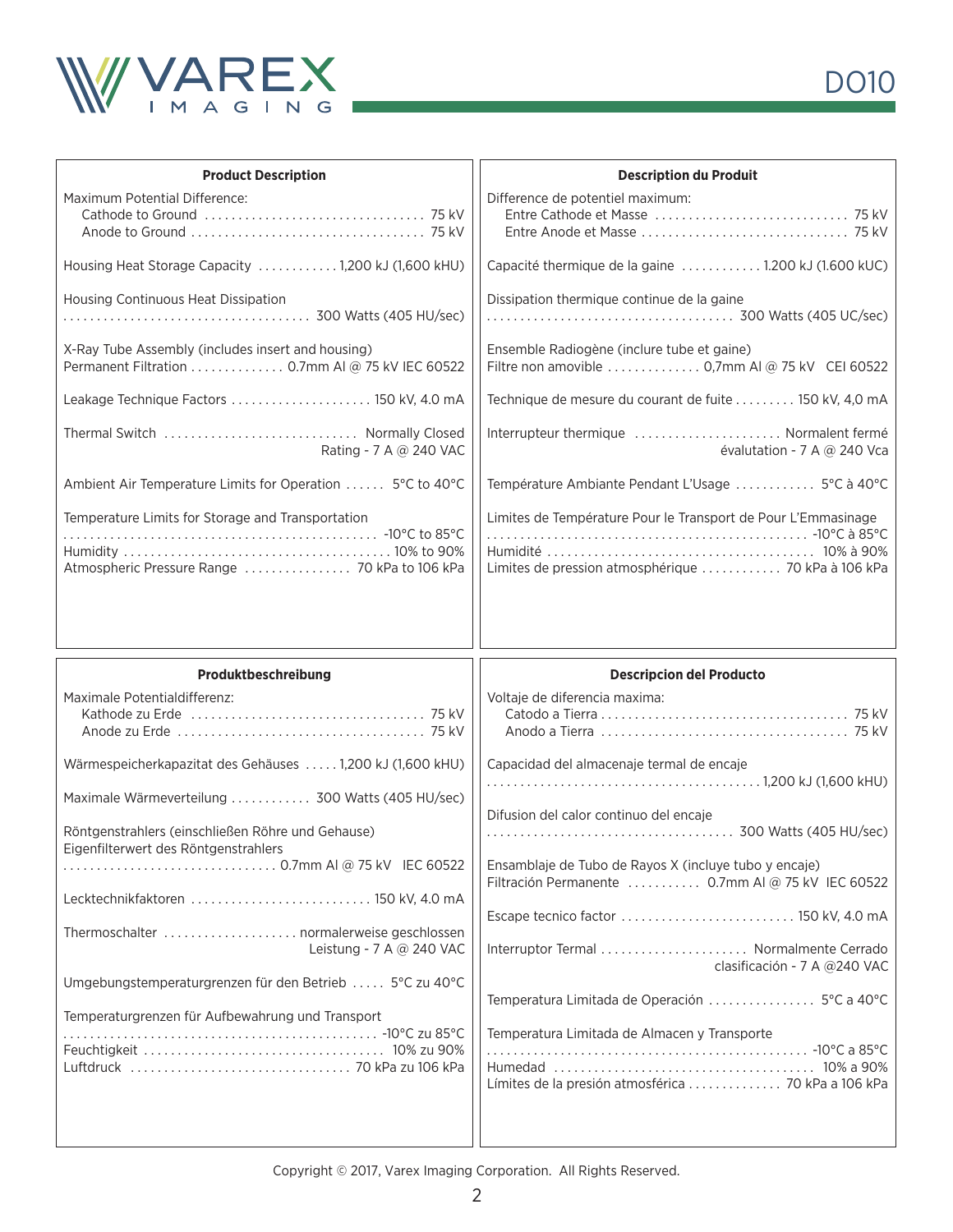

DO10

Housing Outline Drawing Dessin d' Encombrement de la Gaine Mabseichnungen des Gehäuses Esquema Detallado del Encaje

**Note:** Dimensions in mm **Remarque:** Dimensions en mm **Hinweis:** Abmessungen in mm **Nota:** Dimensiones en mm

> Dimensions are for reference only Les dimensions sont pour la référence seulement Maße sind als nur Referenz Las dimensiones están para la referencia solamente



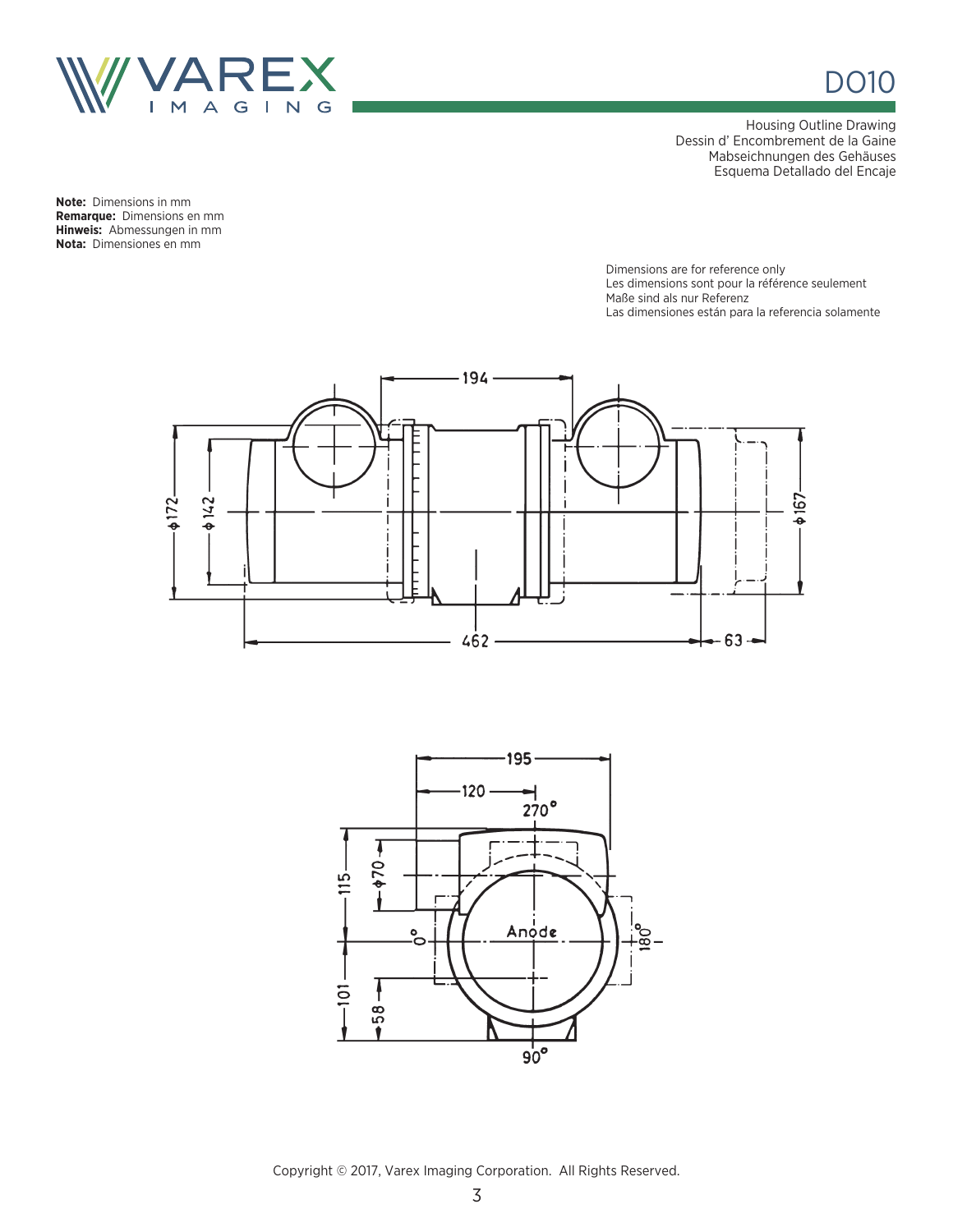

Stator Ratings and Characteristics Spécificités et Caractéristiques du Stator Statornennleistungen und Merkmale Caracteristicas y Clarificacion de la Bovina



- $\mathsf A$ AMP-Steckkupplung AMP cluster block Fiche AMP
- 7/8/9 Statoranschlüsse Stator connections Connections stator
- Erde/Earth/Terre  $\circ$
- $\top$ Thermosicherung Thermal cut-out switch Sécurité thermique
- $\mathsf{Z}$ Aufnahmezähler Exposure counter Compteur d'expositions

| "STD" Stators<br>Stator "STD"<br>"STD" Stator<br>"STD" Bovina       |                                                              |  |
|---------------------------------------------------------------------|--------------------------------------------------------------|--|
| 7 - 9<br>$8 - 9$<br>$7 - 8$<br>180 Hz Cap<br>60 Hz Cap<br>50 Hz Cap | 20 O<br>50 $\Omega$<br>$70 \Omega$<br>6 µF<br>30 µF<br>40 µF |  |
|                                                                     |                                                              |  |

| 8              | <b>Phase Shift</b>         |  |
|----------------|----------------------------|--|
|                | Changement de Phase        |  |
|                | Hilfsphase                 |  |
|                | Cambio de Fase del Estator |  |
|                |                            |  |
|                | Phase                      |  |
|                | Phase                      |  |
|                | Phase                      |  |
|                | Fase                       |  |
|                |                            |  |
| 9              | Common                     |  |
|                | Neutre                     |  |
|                | Neutral                    |  |
|                | Común                      |  |
|                |                            |  |
| Green/Yellow   | <b>Housing Ground</b>      |  |
| Vert/Jaune     | Masse de la Gaine          |  |
| Grün/Gelb      | Masse des Gehäuses         |  |
| Verde/Amarillo | Encaje a Tierra            |  |

| <b>Stator Power:</b><br>Time to full speed of the anode is a func-<br>tion of the power rating of the "starter"<br>and the weight / diameter of the anode.<br>All stator types are rated for regular speed<br>and high speed starters. Time to full<br>speed of 102 mm (4 inch) anode series<br>tubes is between 1.2 and 1.4 seconds.<br>Immediately following high speed anode<br>rotation, the rotor speed must be reduced<br>to 4000 r/min or less within 10 seconds<br>using a suitable dynamic braking device.<br>No more than two high speed starts per<br>minute are permissible. The starting volt-<br>age must never exceed 600 volts rms. | Puissance du stator:<br>Le temps nécessaire à la montée en pleine<br>vitesse est fonction de la puissance du<br>démarreur et du poids/ diamétre del'an-<br>ode. Tous les stators sont prévus pour<br>une vitesse normale et pour une vitesse<br>rapide. Le temps de démarrage des tubes<br>de la série 102 mm (4 pouces) anode se<br>situe entre 1.2 et 1.4 secondes.<br>Immédiatement aprés la rotation à 4000<br>t/min ou moins en 10 secondes en util-<br>isant un système de freinage dynamique<br>approprié.<br>Pas plus de deux demarrages rapides<br>par minute sont autorisés. La tension de<br>démarrage ne doit jamais excéder 600<br>volts rms.<br>Tension de démarrage: | Statorleistung:<br>Die Zeitspanne bis zur vollen Geschwind-<br>jakeit des Anodentellers ist eine Funktion<br>aus der Nennleistung des Anlaufgerätes<br>und Gewichtes bzw. Durchmessers des<br>Tellers. Alle Statortypen sind für hoch- und<br>normaltourigen Betrieb ausgelegt.<br>Die Anlaufzeit bis zur maximalen Drehzahl<br>des Anodentellers der 102 mm (4 zoll) An-<br>oden Röntgenröhren liegt zwischen 1.2 und<br>1.4 Sekunden.<br>Unter Verwendung einer geeigneten Ano-<br>genbremse muß die Drehzahl nach hoch-<br>tourigem Betrieb unmittelbar auf weniger<br>als 4,000 U/min reduziert werden.<br>Es sind nicht mehr als zwei Hochleis-<br>tungsstarts pro Minute zulässig. Die An-<br>laufspannung darf hiebei 600 Volt nicht<br>überschreiten. | Poder de la Bovina:<br>La velocidad maxima del anodo giratorio<br>es obtenida por el poder del arrancador y<br>es relacionado con el peso y diametro del<br>anodo. Todos las bovinas de son usadas<br>con velocidad regular y velocidad alta al<br>principio. Toma entre 1.2 y 1.4 segundos<br>para obtener la velocidad alta del anodo<br>giratorio para las tubos la serie de 102 mm<br>(4 pulgadas) anodo.<br>Immediatamente despues de obtener la<br>velocidad alta del anodo giratario. la ve-<br>locidad del rotador debe der reducida a<br>4000 r/min ó menos en 10 segundos usa-<br>do un sistema dunamico y apropiado para<br>reducir la velocidad.<br>El rotador no debe ser expuesto a veloci-<br>dades altas no mas de dos (2) veces por<br>minuto. El voltaje inicial no debe excedir<br>600 voltios rms. |
|-----------------------------------------------------------------------------------------------------------------------------------------------------------------------------------------------------------------------------------------------------------------------------------------------------------------------------------------------------------------------------------------------------------------------------------------------------------------------------------------------------------------------------------------------------------------------------------------------------------------------------------------------------|-------------------------------------------------------------------------------------------------------------------------------------------------------------------------------------------------------------------------------------------------------------------------------------------------------------------------------------------------------------------------------------------------------------------------------------------------------------------------------------------------------------------------------------------------------------------------------------------------------------------------------------------------------------------------------------|---------------------------------------------------------------------------------------------------------------------------------------------------------------------------------------------------------------------------------------------------------------------------------------------------------------------------------------------------------------------------------------------------------------------------------------------------------------------------------------------------------------------------------------------------------------------------------------------------------------------------------------------------------------------------------------------------------------------------------------------------------------|------------------------------------------------------------------------------------------------------------------------------------------------------------------------------------------------------------------------------------------------------------------------------------------------------------------------------------------------------------------------------------------------------------------------------------------------------------------------------------------------------------------------------------------------------------------------------------------------------------------------------------------------------------------------------------------------------------------------------------------------------------------------------------------------------------------------|
| Starter:<br><b>Start</b><br>Run<br>50/60 Hz<br>50 VAC<br>220 VAC<br>150/180 Hz<br><b>120 VAC</b><br>450 VAC                                                                                                                                                                                                                                                                                                                                                                                                                                                                                                                                         | 50/60 Hz<br>220 alternatif au démarrage<br>50 alternatif en maintien<br>150/180 Hz<br>450 alternatif au démarrage<br>120 alternatif en maintien                                                                                                                                                                                                                                                                                                                                                                                                                                                                                                                                     | Weiterlauf<br>Spannungen:<br>Anlauf<br>50/60 Hz<br><b>220 VAC</b><br>50 VAC<br>150/180 Hz<br>450 VAC<br><b>120 VAC</b>                                                                                                                                                                                                                                                                                                                                                                                                                                                                                                                                                                                                                                        | Voltage de la Obtenida:<br>Funcionar<br><b>Empezar</b><br>50/60 HZ<br><b>220 VAC</b><br>50 VAC<br>150/180 Hz<br>120 VAC<br>450 VAC                                                                                                                                                                                                                                                                                                                                                                                                                                                                                                                                                                                                                                                                                     |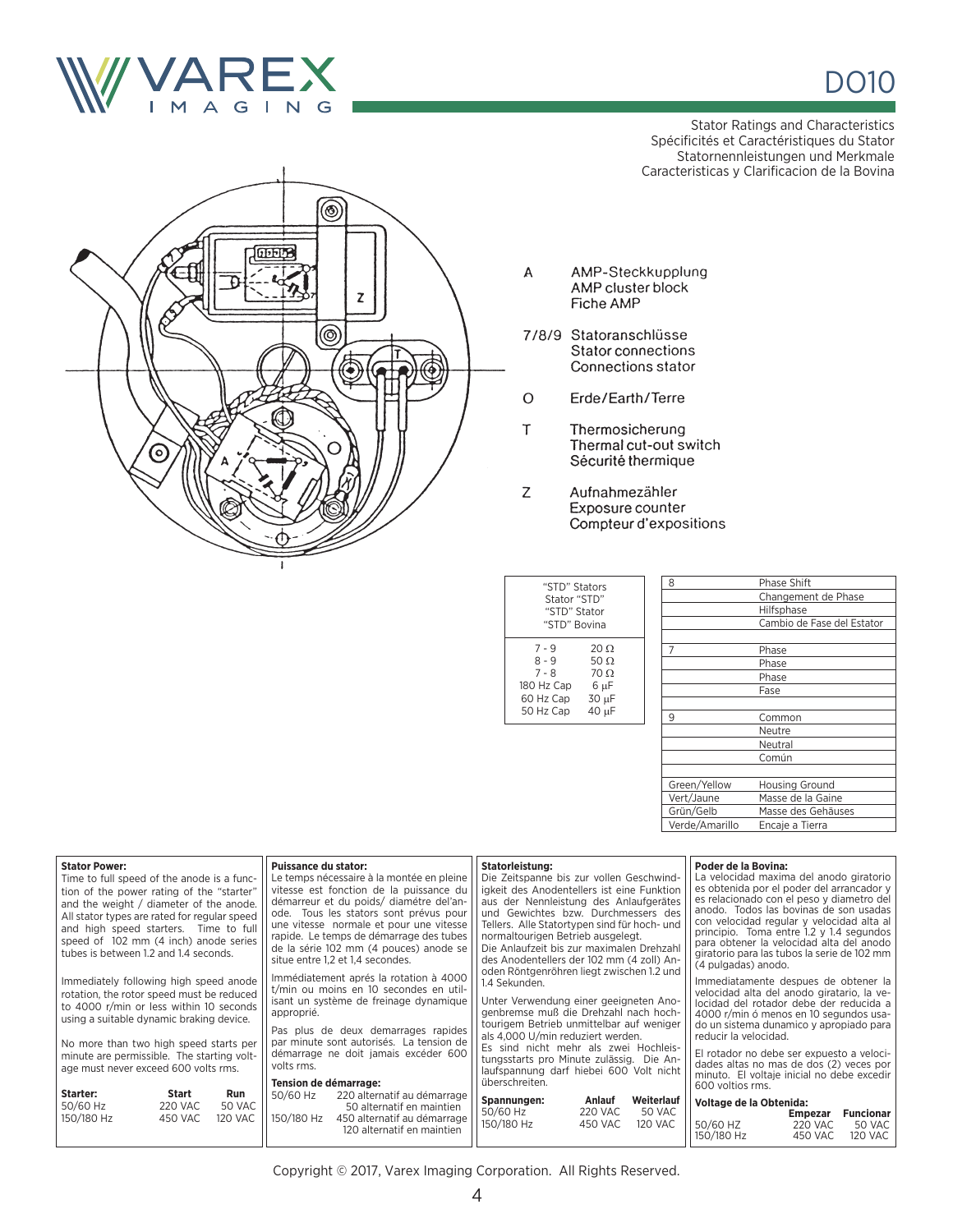

Tube Assembly Heating and Cooling Échauffement et Refroidissement de l'Ensemble Röhrengehäusebaugruppe Aufheizung und Abkühlung Enfriamiento y Calentamiento del Encaje Asamblado



## **COMET DO-10** HOUSING ASSEMBLY HEATING AND COOLING

| Note:<br><b>Remarque:</b><br>Heat inputs into housing include tube   L'apport calorifique dans la gaine incult la   Die Wärmekurven berücksichtigen die   La energia del encaje incluye el poder del<br>power, filament power, and stator power.   puissance du tube, du filament et du sta-   Verlustleistung aus der Anode, der Kath-   tubo, el poder del filamento y el poder de  <br>Heating curves based on no restrictions of    tor. Courbes d'échauffement basées sur    ode und des Stators. Die Heizkurven    la bovina. Las curvas de calentamiento no  <br>natural convection around tube housing   une circulation d'air naturelle sans entrave   basieren auf keinerlei Einschränkung der   son afectadas por el calor natural creado  <br>autour de l'ensemble gaine-tube.<br>assembly. | Anmerkungen:<br>  natürlichen Konvektion aus der Umge-   en la parte exterior del encaje.<br>l bung der Strahlerhaube. | Nota: |
|---------------------------------------------------------------------------------------------------------------------------------------------------------------------------------------------------------------------------------------------------------------------------------------------------------------------------------------------------------------------------------------------------------------------------------------------------------------------------------------------------------------------------------------------------------------------------------------------------------------------------------------------------------------------------------------------------------------------------------------------------------------------------------------------------------|------------------------------------------------------------------------------------------------------------------------|-------|
|---------------------------------------------------------------------------------------------------------------------------------------------------------------------------------------------------------------------------------------------------------------------------------------------------------------------------------------------------------------------------------------------------------------------------------------------------------------------------------------------------------------------------------------------------------------------------------------------------------------------------------------------------------------------------------------------------------------------------------------------------------------------------------------------------------|------------------------------------------------------------------------------------------------------------------------|-------|